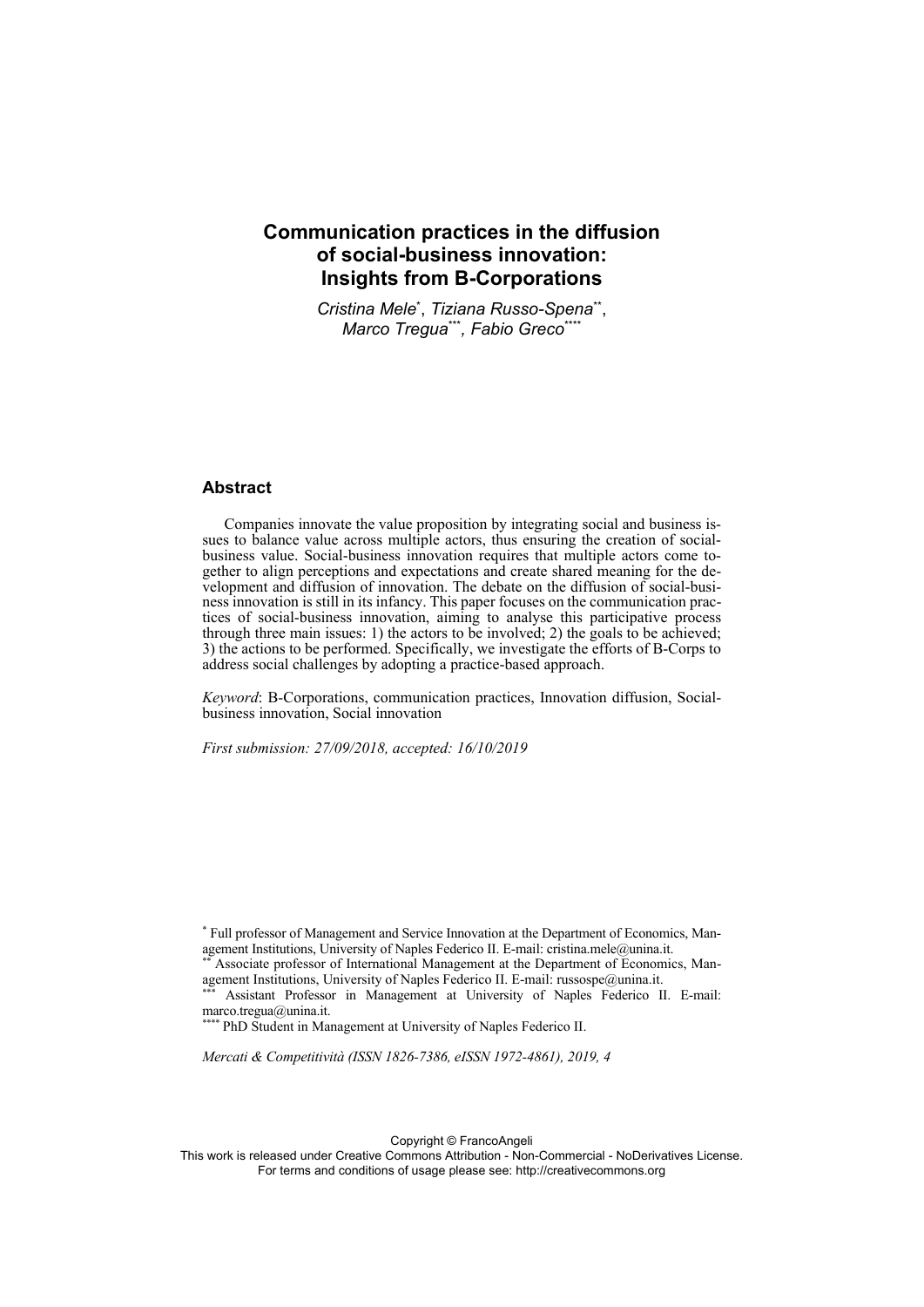# **Introduction**

*Social entrepreneurs are no longer working in isolation – the Schwab Foundation recognizes the champions of social innovation in the social sector, but also in business, government and academia. We see social innovation as an ecosystem of pioneering actors with a common purpose.*

Hilde Schwab, Co-Founder of the Schwab Foundation for Social Entrepreneurship (September, 2019)

Social innovation is a strategic resource to the development of society in a new way: fresh ideas that meet social needs, create social relationships, and form new collaborations (European Commission, 2013). For a long time, the topic has been of significant interest in the governance and policy domains; more recently, business scholars have called for broader research on the social features of the innovation process (Rubalcaba, 2016; Schumacher and Wasieleski, 2013). Mele et al. (2019) address a process of social-business innovation to create an understanding of how the interplay between social and business perspectives fosters social changes by linking governments, markets, and private initiatives.

Companies innovate the value proposition by integrating social and business issues to balance value across multiple actors, thus ensuring the creation of social-business value. This is the case with B-Corporations – a new kind of organisation that joins a social or environmental mission with business performance. These companies are neither for-profit nor no-profit; they are "for-benefit enterprises" (Sabeti, 2011), prompting the slogan 'Doing well by doing good'. They aim to diffuse a new way of building a sustainable and inclusive economy. It is a process of innovation diffusion that moves beyond the individual as the principal change agent to include the social context and the learning conditions (MacVaugh and Schiavone, 2010; Wenger, 1998).

The mainstream conceptualisation of innovation diffusion is given by Rogers' theory (1962, 2010), which is described as a particular type of communication "in that the messages are concerned with new ideas" (Rogers, 1995: 5). By overcoming the view of innovation as a linear multistage development process within the main innovator actor (Mele et al., 2014), service scholars have addressed that innovation comes from an evolutionary, non-

Copyright © FrancoAngeli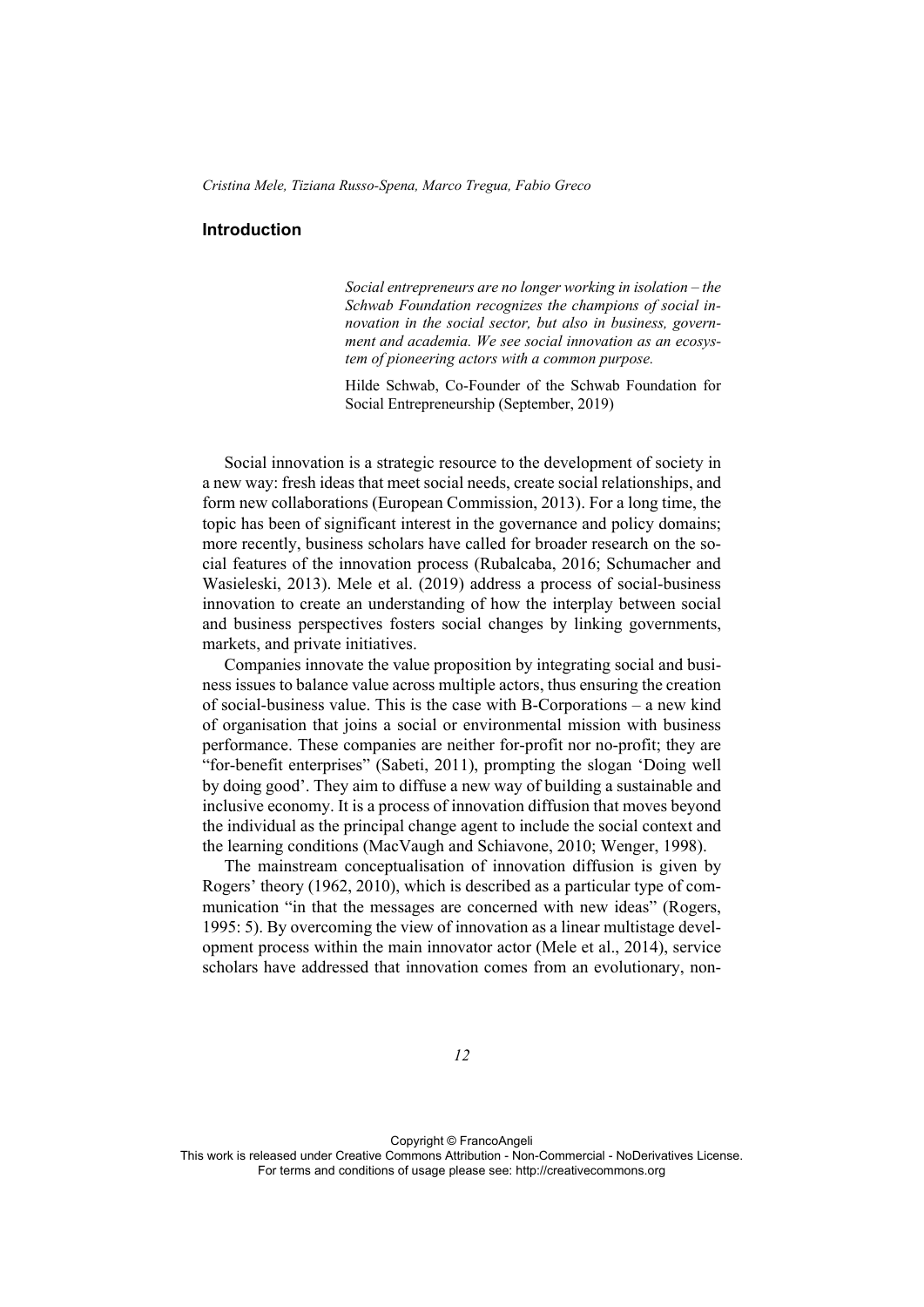linear, contextual process of multiple actors integrating resources (Edvardsson and Tronvoll, 2013; Lusch and Nambisan, 2015). The focus shifts from the output to the social mechanisms affecting innovation development.

Innovation diffusion practices have acquired relevance in recent literature (e.g., Corsaro et al., 2017) as they represent how actors co-construct new service provisions to satisfy the needs of multiple beneficiaries through resource integration and multiple interactions. These practices emerge through how actors make sense and share understandings about the newness both individually and collectively (Harmaakorpi and Melkas, 2012).

Social-business innovation requires that multiple actors come together to align perceptions and expectations and create shared meaning for the development and diffusion of innovation (Mele et al., 2019; Russo-Spena et al., 2017). The debate on the diffusion of social-business innovation is still in its infancy. This paper focuses on the communication practices of social-business innovation, aiming to analyse this participative process through three main issues: 1) the actors to be involved; 2) the goals to be achieved; 3) the actions to be performed.

Specifically, we investigate the efforts of B-Corps to address social challenges by adopting a practice-based approach. The communication efforts have been analysed using the messages that B-Corporations diffuse through social media from 2011 on. The main contribution is to address the role of communication in the diffusion of social-business innovation as an emergent process of co-construction and sense-making by companies, customers, and other actors.

The paper develops as follows. The next section offers a review of social innovation within service research. Then, an overview of innovation diffusion and communication practice is proposed. The remainder of the paper describes the research process, leading to an analysis of the evidence-based on B-Corporations' communication. The conclusions offer insights into how companies can shape a fruitful context for advancing social-business innovation.

# **1. Social innovation and service research**

The term social innovation has been defined as a pragmatic approach to social problems (Dawson and Daniel, 2010; Drucker, 1987; Mulgan, 2006), one which applies managerial techniques to solving difficulties in today's society, or as the use of new technologies and new structures in which the bottom-up organisation coexists with social networking (Cajaiba-Santana,

Copyright © FrancoAngeli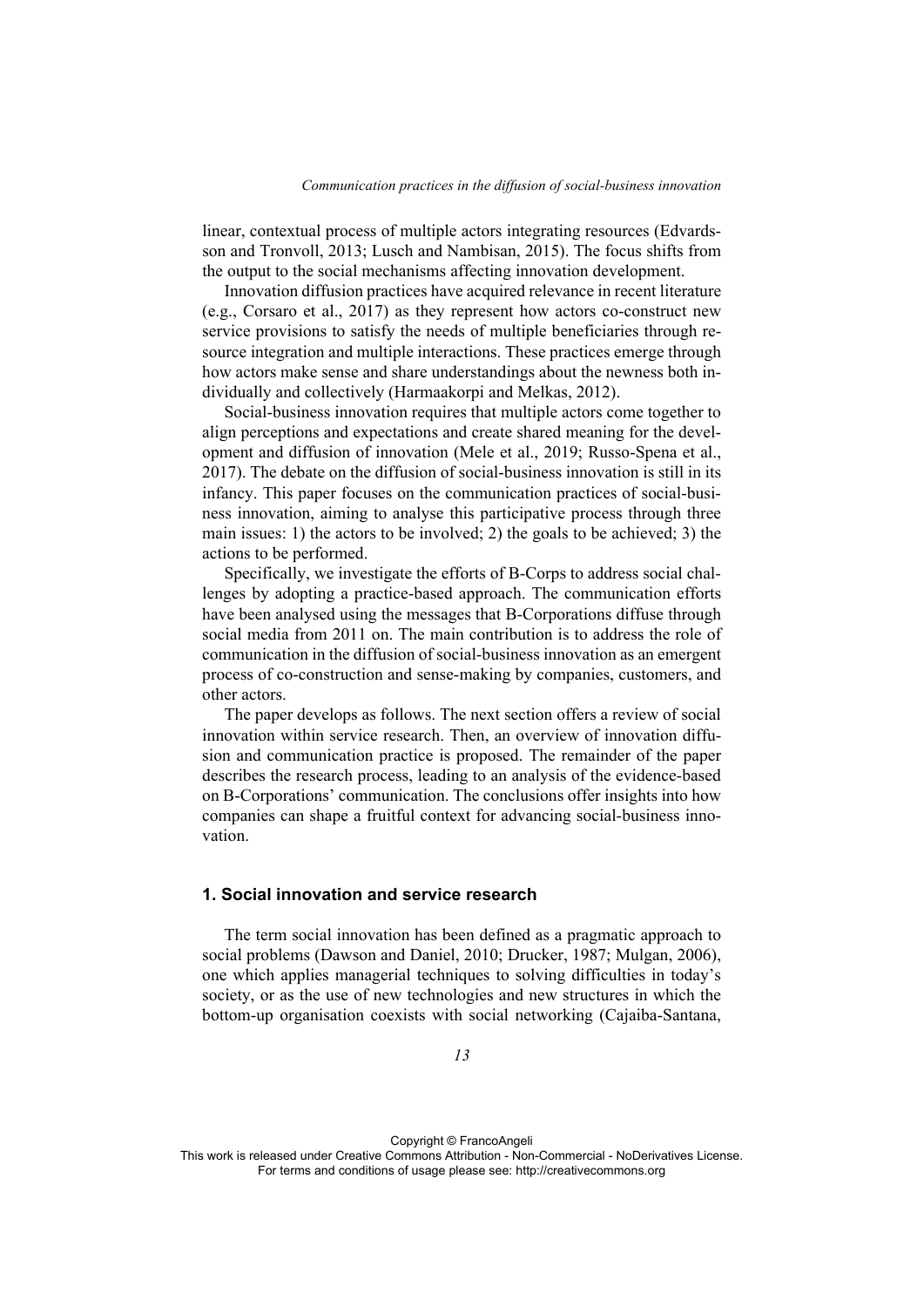2014). There are distinctive features of social innovation (Nicholls and Murdock, 2012; Viñals, 2013; Westley, 2008). First of all, more than being a new service or business model, social innovation includes new organisational forms that change relationships of power, as well as change how people think and see (Viñals, 2013). Then, while the company is the crucial agent of innovation in business, in the social field, the drive is likely to come from a more extensive network (Westley, 2008). Social innovation arises through a participative process by a broader spectrum of actors, including individual, public, private and third-sector organisations, and any others interested in solving a societal problem (Rubalcaba et al., 2013). The process of collective creation emerges around the idea of multi-empowering agents who act and think jointly in the development of new ideas to promote social change (Cajaiba-Santana, 2014; Haugh and O'Carroll, 2019; Rubalcaba et al., 2013). Social innovation works towards a systemic social transformation, including changes in values, power, beliefs, capabilities, practices, and policies (Neumeier, 2012), as it conveys a new vision more than the simple creation of new artefacts. It can involve a renewal of resources, practices, and schemas with the power to transform society (Hochgerner, 2013). The changes regard the social context in which these actions take place through the creation of new social systems (Caulier-Grice et al., 2012; Franz et al., 2013).

Scholars within service research have recently defined the combination of business and social innovation. According to Rubalcaba (2016), social innovation is not only complementary to business innovation but also entirely performed by businesses. Social needs can become part of business goals by addressing the role of social actors to spur firms towards social interests (Candi et al., 2018; Mele et al., 2019; Russo-Spena et al., 2017).

Mainly, studies within S-D logic and the practice-based approach have provided a conceptual framework that better relates business innovation with social innovation. Business is acknowledged to be social embedded (Ostrom et al., 2010) practice-based (Russo-Spena and Mele, 2018; Russo-Spena et al., 2017), and institutional sensitive (Vargo and Lusch, 2016). In such a view innovation consists of integrating resources to provide "service" (Lusch and Vargo, 2014, p. 122) in an ecosystem approach, which encompasses more than just business and economics, to include both the intricacy of sociocultural and structural changes (Russo-Spena et al., 2017). The collaborative and interactive nature of both social and business innovation represents one more way in which to merge them in a unique perspective supported by the participation of multiple actors in a dynamic process (Hsu et al., 2019, Mele et al., 2019). Such process need to be better understood; particularly, the focus is on how the social-business innovation diffuses in the market, how the

Copyright © FrancoAngeli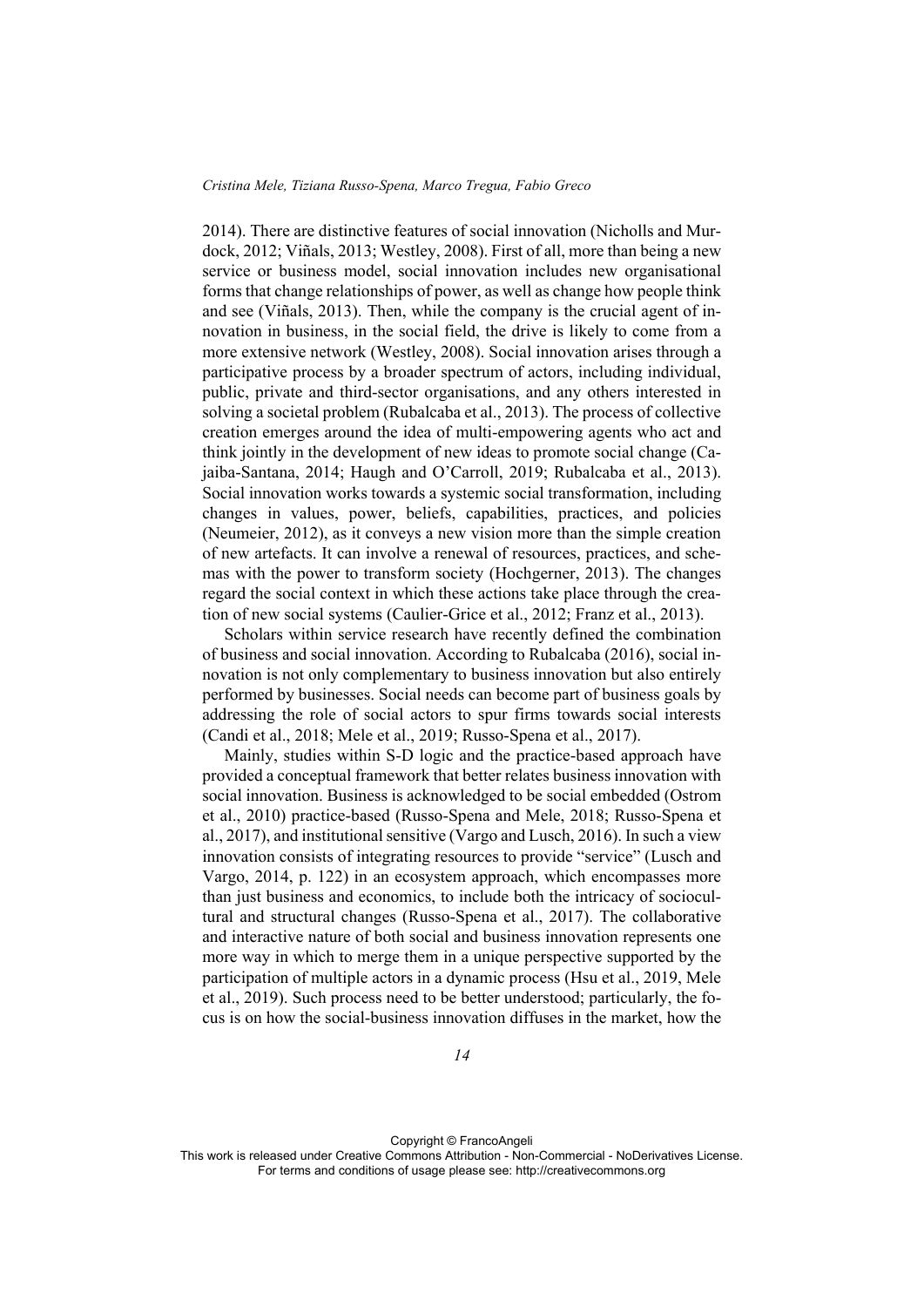different actors are involved in such a process (Nicholls and Murdock, 2012), and how social-business innovation conveys the application of practices at a collective level (Corsaro et al., 2017; Go Jefferies et al., 2019).

# **2. Innovation diffusion and communication practices**

In mainstream literature, innovation spread rapidly through the market launch by big economic actors (i.e., Richter et al., 2018; Rosen, 1994). However, there are several examples where the diffusion of innovation (DOI) occurs as a slower process influenced by many factors that are either endogenous or exogenous to the company. DOI is a non-linear, complex and articulated process (Malerba, 2000; Wani and Ali, 2015). Scholars agree on the multiplicity of actors contributing to DOI (e.g., Garud et al., 2016), as different perspectives, resource integration, and a set of interactions represent some of the main drivers of the spread of innovation.

Recently, by adopting a practice-based approach, scholars have offered a view of service innovation diffusion practices based on actors who "interact and integrate resources to co-construct a new service provision for multiple beneficiaries" (Corsaro et al., 2017, p. 166). Three main actions are proposed to assign meaning to innovation: 1) enabling confidence, that is, actors who are willing to trust in interaction with others; 2) creating shared meanings, in which the actors' goal is to frame innovation through sense-giving and sensemaking; and 3) leveraging actors' competencies, as a network expansion is necessary to favour proper resource integration.

In addressing the conceptualisation of DOI, studies have striven to no longer consider only the individual as the primary agent of change in the communication process but to also include the social context and the learning conditions that facilitate change (MacVaugh and Schiavone, 2010). In details, in the diffusion of innovation, the communication practice has a crucial role (Harmaakorpi and Melkas, 2012), enabling the creation of shared meanings (Corsaro et al., 2017). However, straightforward communication is not always sufficient to be considered a practice that is a coherent and significant set of activities (Craig, 2006). Communication practice incorporates a social transformation depending on both human and social actions (Crestani, 2016) and performed by interactions among the individual, social, and objective sphere as well as subjective perspectives. It is a process of social contagion in which "learning, imitation and feedback take place during the innovation diffusion process and improve technological innovation" (Hall, 2006: 460). The continuous exchange between the knowledge and skills of various actors

Copyright © FrancoAngeli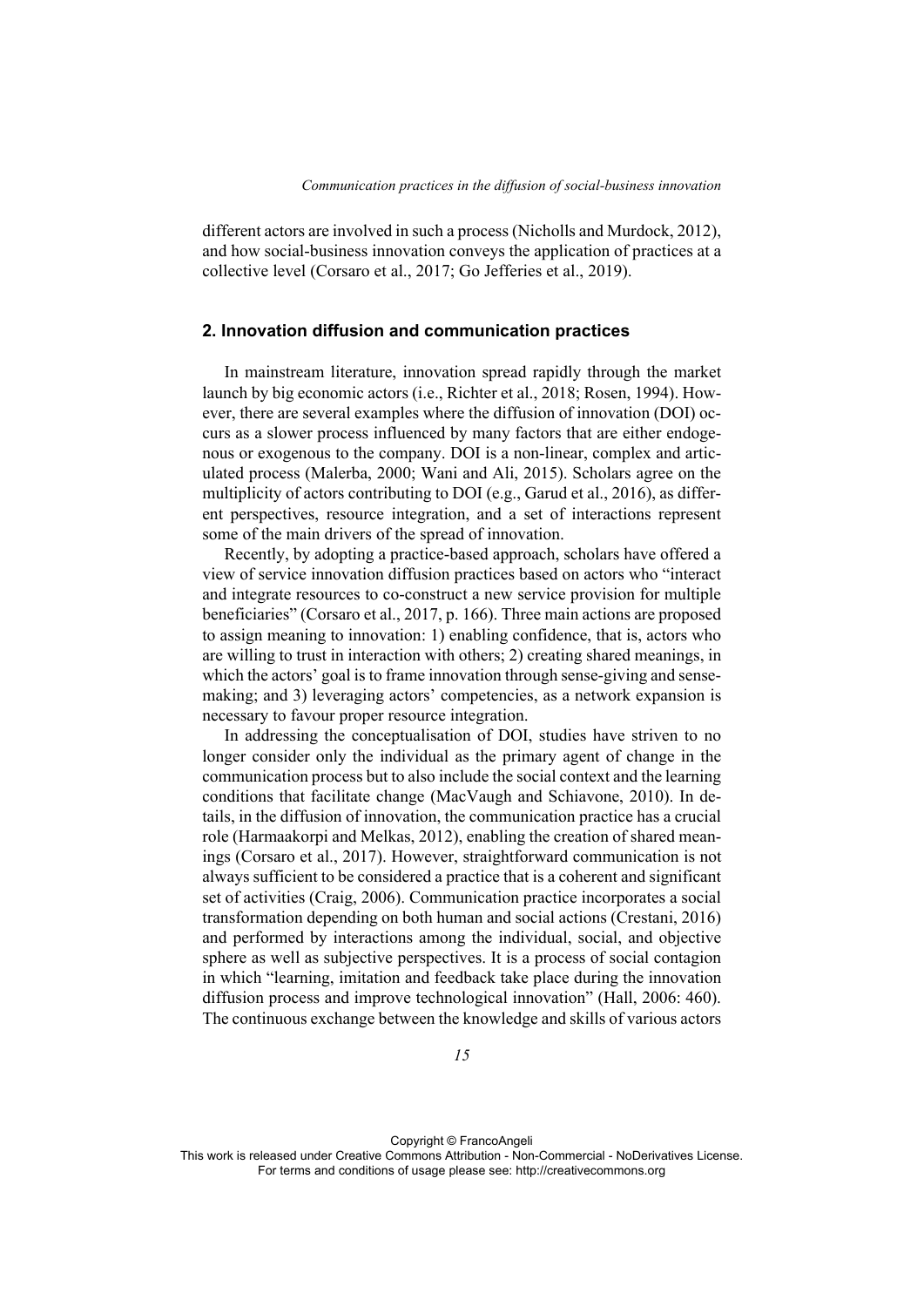interacting and integrating resources represents a push towards making the spread of innovations more performative (Mele et al., 2018).

The advent of social media offers a new arena of investigation for communication practices (Gherardi, 2019). The use of new communication tools such as chat and instant messaging promotes new language and meanings (Russo-Spena and Mele, 2018) and fosters new context for innovation diffusion and spreading. As Russo-Spena and Mele (2018: 145) state "the world of digital media is not characterised by a new *unique language*, but by a plurality of styles and forms of expression corresponding to different situations and needs".

#### **3. Research process**

The research adopted a qualitative approach due to the exploratory nature of the investigation (Halinen and Törnroos, 2005). We followed the methodological suggestions on how to perform a practice-based study (Gherardi, 2019). Interpretation efforts were required to obtain insights into what firms do in a social business context. The research context is the community of B-Corporations (also known as B-Corps), including firms that combine business with social impacts to address the challenges of society.

As of October 2019, there are over 2,500 companies listed as B-Corporations, representing 50 countries in 130 industries. The certified B-Corporations envision their aim beyond profit to make a positive impact on the workforce, community, and environment. They strive for social responsibility and use the power of business to solve environmental and social issues.

### *Data collection*

We selected firms that deal with innovation as indicated in the descriptions of their core activities, posted on their websites. The final purposeful sample included 50 companies in 23 countries and 18 industries.

We looked for their online communication to highlight how they frame and describe their activities in the social context. Specifically, we chose to analyse their Twitter profiles, as this represents a method of spreading ideas about how they perform their activities to make a positive impact on society. Twitter, as a context of analysis, has already been used in research on social innovation (Toivonen, 2016).

The dataset derived from the collection of data through Twitter was based on 36 out of the 50 previously identified firms. The remaining 14 either do not have a Twitter account, have an inactive Twitter account, or tweet in a

Copyright © FrancoAngeli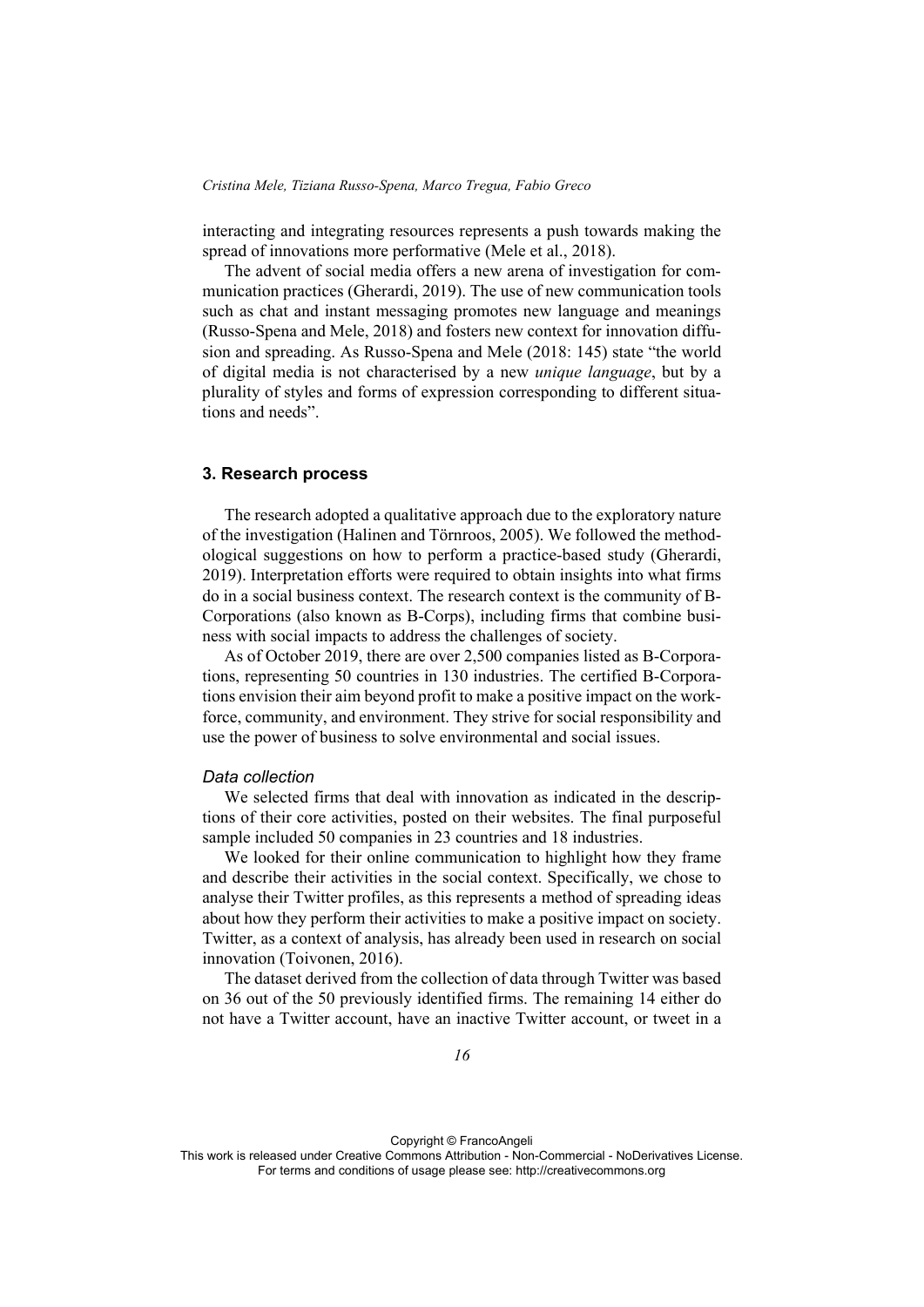language other than English. Our final dataset consisted of 38,581 entries posted from November 2011 to September 2019, counting more than 650,000 words.

### *Data analysis*

A content analysis (Weber, 1990) was conducted to analyse the data. We did this by using the software program TextSTAT, which offers the options we needed for the analysis – namely word frequency, analysis of concordance, and the chance to track back every single piece of data – and whose use has already been proposed by services scholars (Jani and Hwang, 2011). First, the analysis included the word frequencies; words such as articles, prepositions, conjunctions, proper nouns, and numbers were filtered out by the lists. Then, a concordance analysis was performed to highlight the most frequent and relevant ties among words. This step sought to achieve a selection that depended on the contextual meaning instead of being focused only on the usage frequency. Finally, the coupling of words and examples promoted an understanding of the underlying meanings of the content of the firms' communication by tracking back single tweets; this third step revealed latent contents (Borkowski et al., 2012).

# **4. Findings**

The communication practices to diffuse social-business innovation emerge through 3 issues: actors, goals, and actions. The analysis focused on the identification of the addressees of communication explicitly recalled by B-Corps, the content of the calls for participation, and how participation is expected to be performed. We named these issues according to the motto of B-Corporation, i.e., "The change we seek": thus, the first subsection is "The Gamechangers we seek", the second one is "The changes we seek", and the third is "How to seek the change".

#### *4.1. The gamechangers we seek*

The B-Corps call for participation of a variety of actors in the social-business innovation process: the community, people, families, and companies. This way of doing is due to the need to cooperate with the entire community as well as to address the same actors as the beneficiaries of the actions. Table 1 summarises the key evidence.

Copyright © FrancoAngeli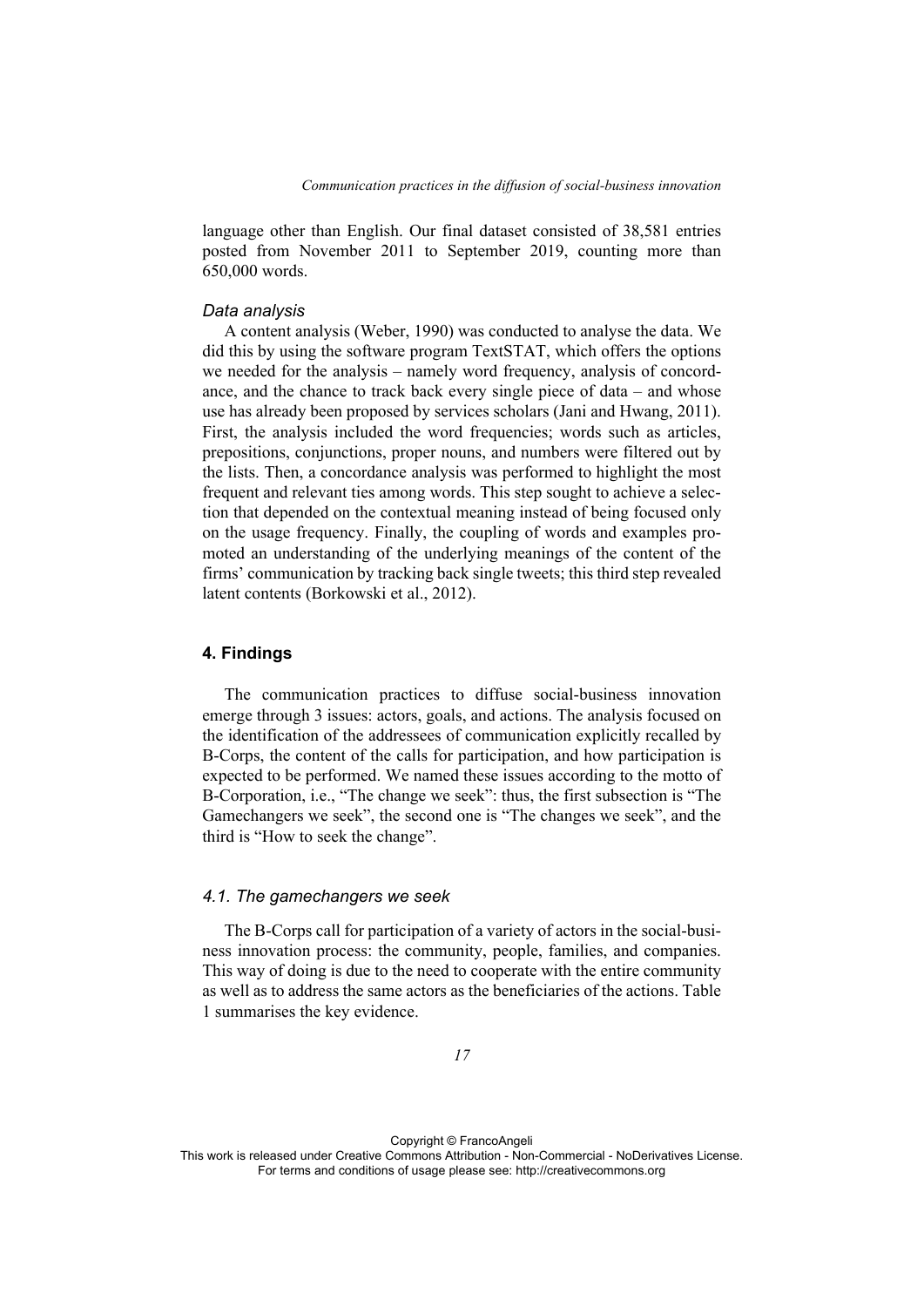Community is the most recurrent actor sought for action. The act of joining the B-Corps network is a persistent message, as these firms are focusing all of their efforts on creating a sense of mutual support within the community, both locally and online.

A frequent concordant word is the adjective 'our' that conveys the idea that communication efforts call for a sense of community and shared goals, thus encouraging the participation of multiple actors.

B-Corps call for people, as everyone can help to share their values. There is a slight difference when one is referring to people instead of community. In the first case, B-Corps wish to stress the responsibility they share with everybody instead of merely calling for support.

A more friendly approach is used when addressing families. The term 'participation' is prevalent. It describes the idea of partnership as more than a way to transfer or share responsibilities related to a specific impact. Families are named participants because they join in the B-Corps' efforts to make a positive impact on society and the environment.

Finally, companies collaborate with B-Corps as providers, partners, or customers. A sense of community permeates the supply chain, as B-Corps envision the impacts other firms have and the potential outcomes to be achieved if these firms collaborate in creating a better world.

### *4.2. The changes we seek*

In the analysis of the changes that B-Corps seek, verbs describing actions and the word 'tomorrow' describe the participation. Table 2 synthesises the most relevant evidence.

The use of 'love' as a verb describing goals, relationships, and actions is widespread; it is among the ten most-cited in the dataset. B-Corps use this verb to stimulate further a sense of belonging to a community and make an effort to show how much these firms believe.

*18* 

Copyright © FrancoAngeli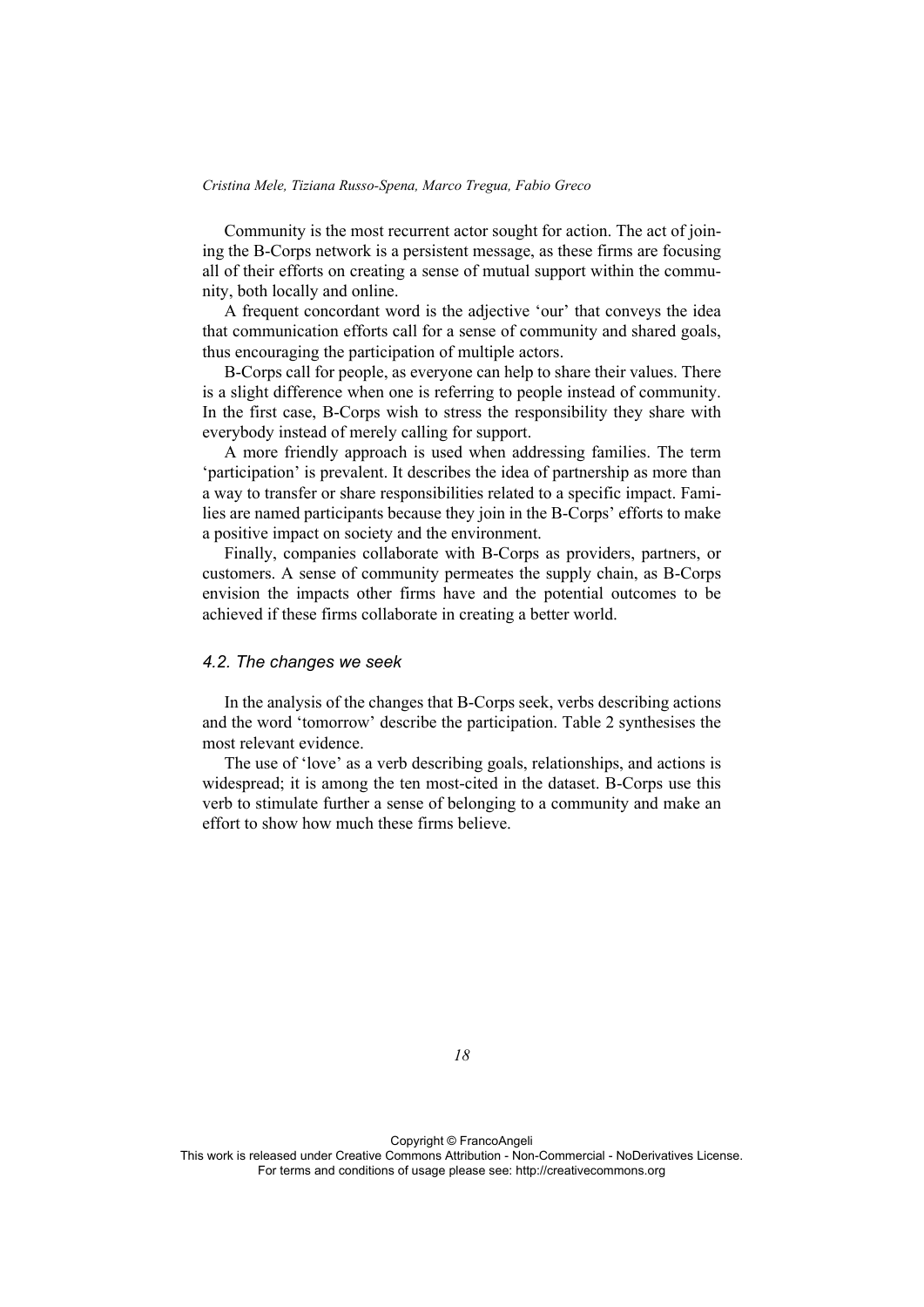#### *Communication practices in the diffusion of social-business innovation*

| <b>Most frequent</b><br>words | Frequently<br>concordant words                                                       | <b>Exemplifying Tweets</b>                                                                                                                                                                                                                                                                                                                                                                                                                                          |
|-------------------------------|--------------------------------------------------------------------------------------|---------------------------------------------------------------------------------------------------------------------------------------------------------------------------------------------------------------------------------------------------------------------------------------------------------------------------------------------------------------------------------------------------------------------------------------------------------------------|
| Community                     | Join<br><b>Benefits</b><br>Involved<br>Local<br>Our - Your                           | "We're proud of the youth who have activated this movement and that so<br>many in our community are joining today and through the week to take<br>action" (BCorporation n. 16)<br>"Thank you for supporting us so we can continue to support our<br>#community and #environment" (BCorporation n. 46)<br>[Our company] "sure knows how to get the community involved!"<br>(BCorporation n. 37)                                                                      |
| People                        | $Do$ – make<br>Our<br>Help<br>Join<br>Thank                                          | "It's about people making the active choice to do good in your<br>community." (BCorporation n. 45)<br>"Do the right thing for our planet, our people, and our community!"<br>(BCorporation n. 37)<br>"Tough people doing tough things" (BCorporation n. 50)<br>"We are constantly looking at ways to help people realize their ambitions<br>and fulfil their dreams" (BCorporation n. 22)<br>"Join people using business as a force for good." (BCorporation n. 50) |
| Families                      | Participant<br>Our<br>Teach<br>Help<br>Need<br>Partner                               | "We hope [] a quick return to social and political stability." (BCorporation<br>n.38<br>"Teach families to farm sustainably!" (BCorporation n. 50)<br>[Our company] "helps families to help themselves." (BCorporation n. 38)<br>"You win, we win, families who need training and support [] win".<br>(BCorporation n. 38)<br>"We would like to thank our students, families, and a few other things that<br>make us smile" (BCorporation n. 22)                    |
| Companies                     | Responsible<br>Stand (up/against)<br>Sustainable<br>Our<br>Join<br>Increasing number | "These 100 companies are responsible for most of the World's carbon<br>emissions." (BCorporation n. 27)<br>"It's time for companies to stand up for health care. We're joining"<br>(BCorporation n. 38)<br>"We're joining with 175 other companies to stand against policies that<br>hinder people's health" (BCorporation n. 36)<br>"High sustainability companies outperform their counterparts long-term"<br>(BCorporation n. 30)                                |

*Table 1 – The Gamechangers* 

Another verb is 'made', together with its other declensions, such as make, makes, and making. This term shows the need for all actors to be active. Specifically, 'make the change possible' is an expected result, which summarises the notion that a challenge can be resolved, but only if all actors collaborate to achieve the established goals. 'Make better' and 'make good' are two other ways to express the orientation of B-Corps towards a better world, as well as to encourage actors to behave appropriately.

In a similar vein, 'impact' is a term used concerning the expected impacts of the planned actions and the impacts that should be counteracted if the concrete goal is to achieve a better world. Thus, most of the evidence can be distinguished as having either a positive meaning or a negative one, as there are achieved impacts to be proud of as well as to be reduced; as in the case

Copyright © FrancoAngeli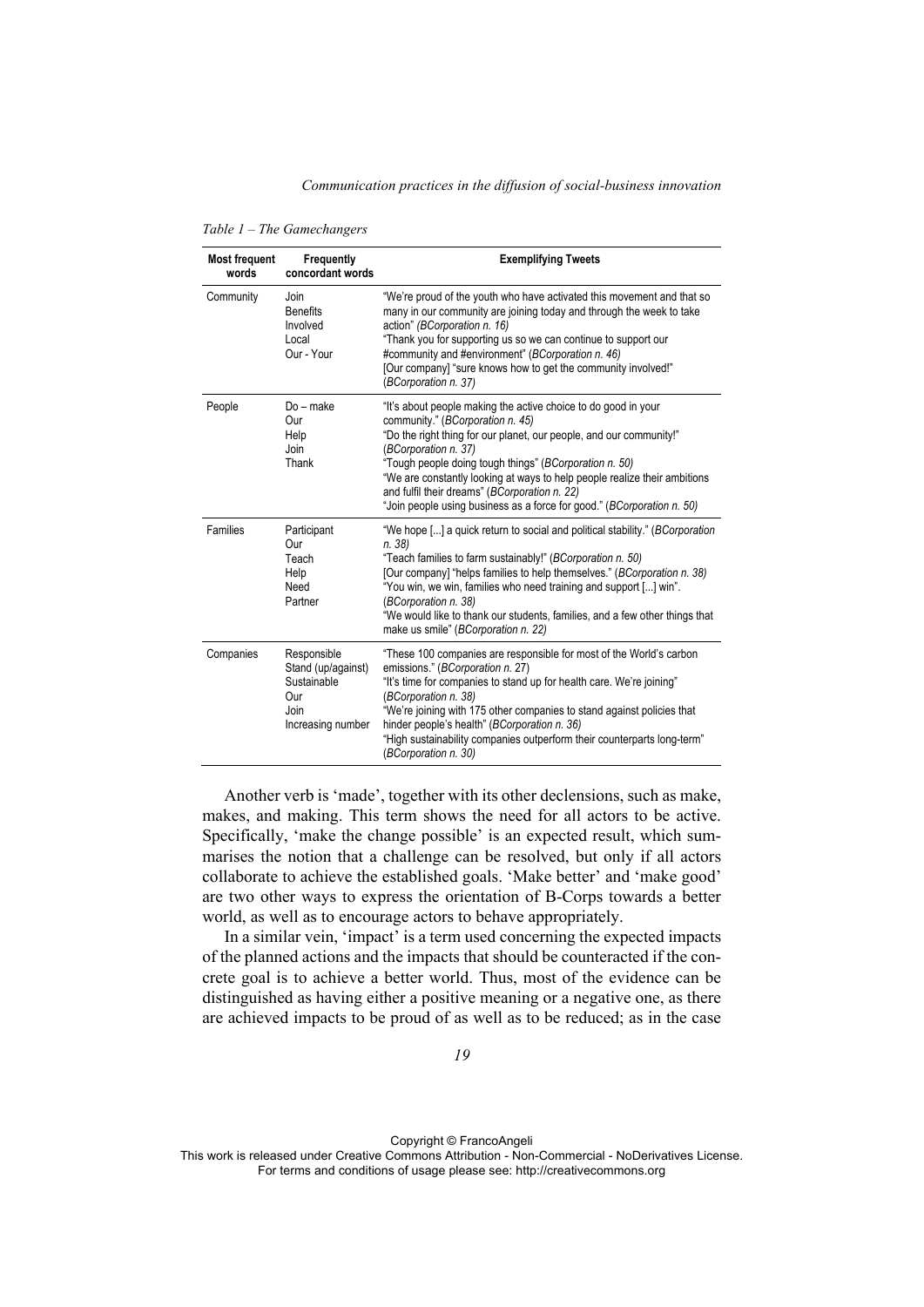of the climate. Companies communicate about which impacts should be expected from specific actions, to stimulate a higher level of awareness of certain issues.

Messages that deal with the term 'reduce' are offering insights into what should be reduced. More concretely, the term 'reduce' applies to statements about which negative impacts should be reduced; therefore, it only partially overlaps with the previous results. The key aspects describing reduction are related mostly to environmental issues; thus, water use, carbon emissions, waste, and generally negative and social impacts, such as poverty.

The last term is very different from the previous one, but it has high relevance. The word 'tomorrow' describes the essence of B-Corps' efforts – namely, establishing a better tomorrow for the entire world. Such word is frequently coupled with 'better' and 'together' to stress that a better future can be created if actors collaborate (i.e., if they act together). These actions are called for 'today', so the juxtaposition of two temporal terms serves as a way to describe the urgent need to act for a better tomorrow.

#### *4.3. How to seek the change*

The investigation also allowed to detect how actions should be performed to create changes. Table 3 summarises the most relevant evidence.

B-Corps stress how to perform actions in collaborations among actors to reach the common goals synthesised under the motto 'The Change we seek'. A program is needed to establish a shared path to change. It favours training among actors so that they can join actions.

Support is a feature describing the relationships between other actors related to B-Corps and the B-Corps themselves. It is a virtuous cycle, as B-Corps calls for support as a means of performing actions that support communities.

In terms of relationships, another word is 'sharing'. B-Corps use it with different meanings as a way to share common interests concerning change as well as to share the actions performed in order to increase interest in change and encourage other actors to join and act.

The term 'hear' is used like 'sharing', as it represents the action of listening to the thoughts and ideas of the other actors with whom B-Corps act. It is often coupled with positive expressions such as "love to" and "glad to" to state appreciation of what other actors did.

Copyright © FrancoAngeli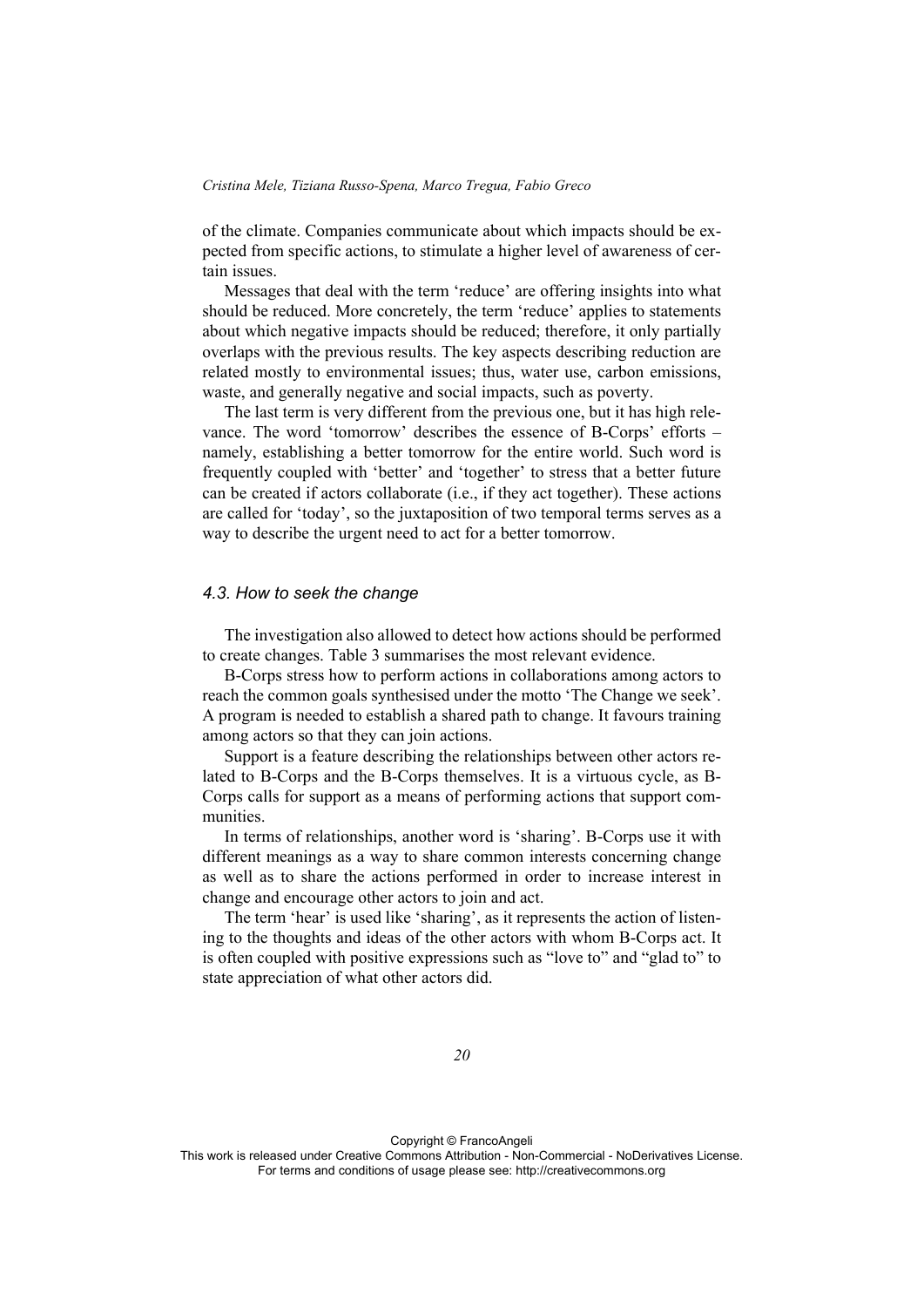### *Communication practices in the diffusion of social-business innovation*

| <b>Most frequent</b><br>words | Frequently<br>concordant words                                                                 | <b>Exemplifying Tweets</b>                                                                                                                                                                                                                                                                                                                                                                                                                                                                                        |
|-------------------------------|------------------------------------------------------------------------------------------------|-------------------------------------------------------------------------------------------------------------------------------------------------------------------------------------------------------------------------------------------------------------------------------------------------------------------------------------------------------------------------------------------------------------------------------------------------------------------------------------------------------------------|
| Love                          | Do<br>Show<br>Life<br>Clean<br>You<br>Spread<br>Suggestion                                     | "We love what we do, and it shows. We're happy to report []"<br>(BCorporation n. 27)<br>"It's as simple as this. love life!" (BCorporation n. 37)<br>[They] "showed their love for their fave spots, and spent \$15.4<br>billion." (BCorporation n. 25)<br>"We also love suggestions so we will definitely relay to our design<br>[]" (BCorporation n. 15)<br>"We love that you want to help us out! You can email us"<br>(BCorporation n. 25)                                                                    |
| Make                          | Change<br>Possible<br><b>Better</b><br>World<br>Good<br>Sure                                   | "Measure what works in your business and make changes as<br>needed." (BCorporation n. 29)<br>"We don't take our success for granted - or the people who make<br>that possible." (BCorporation n. 27)<br>"You can make good use out of seasonal produce." (BCorporation n.<br>48)<br>"We'e all in this together, trying to make the world a better place"<br>(BCorporation n. 27)                                                                                                                                  |
| Impact                        | Climate<br>Big<br>Positive<br>Improvement<br>Share<br>Reduce<br>Investment - investing         | "Work hard to make measurable, positive impact improvement."<br>(BCorporation n. 37)<br>[Our company] "will be presenting on opportunities in impact<br>investing." (BCorporation n. 30)<br>"Share impact stories so donors can see the difference"<br>(BCorporation n. 45)<br>"The ways companies use their business to impact their communities<br>positively" (BCorporation n. 36)<br>"Proving small everyday choices add up to a big impact with regards<br>to health & sustainability." (BCorporation n. 30) |
| Reduce                        | Use (water use)<br>Carbon/fossil<br>Poverty<br>Waste (food waste)<br>Reuse<br>Money<br>Impacts | "Collaborating to reduce poverty." (BCorporation n. 46)<br>"Here are 100 tips to reduce your waste at home. These tips are<br>pretty amazing!" (BCorporation n. 37)<br>"we focus on health, organization, & saving money, but also reduce<br>waste!" (BCorporation n. 48)<br>"Here's how to save money and reduce your carbon footprint while<br>you're away for the holidays" (BCorporation n. 37)<br>"So we can help everyone to #recycle right and reduce waste."<br>(BCorporation n. 48)                      |
| Tomorrow                      | Today<br><b>Better</b><br>Join<br>Together                                                     | "We build tomorrow today!" (BCorporation n. 29)<br>"We need #ClimateAction now - tomorrow will be too late."<br>(BCorporation n. 10)<br>[] "preparedness looking towards a better tomorrow together."<br>(BCorporation n. 27)<br>[We partner] "business, innovators and regulators to create a better<br>tomorrow, today." (BCorporation n. 29)                                                                                                                                                                   |

*Table 2 – The changes we seek* 

Finally, learning is a key action in understanding how to act towards the change. B-Corps create events that focus on the need to communicate how to perform concrete actions. Other actors learn how to act, and B-Corps learn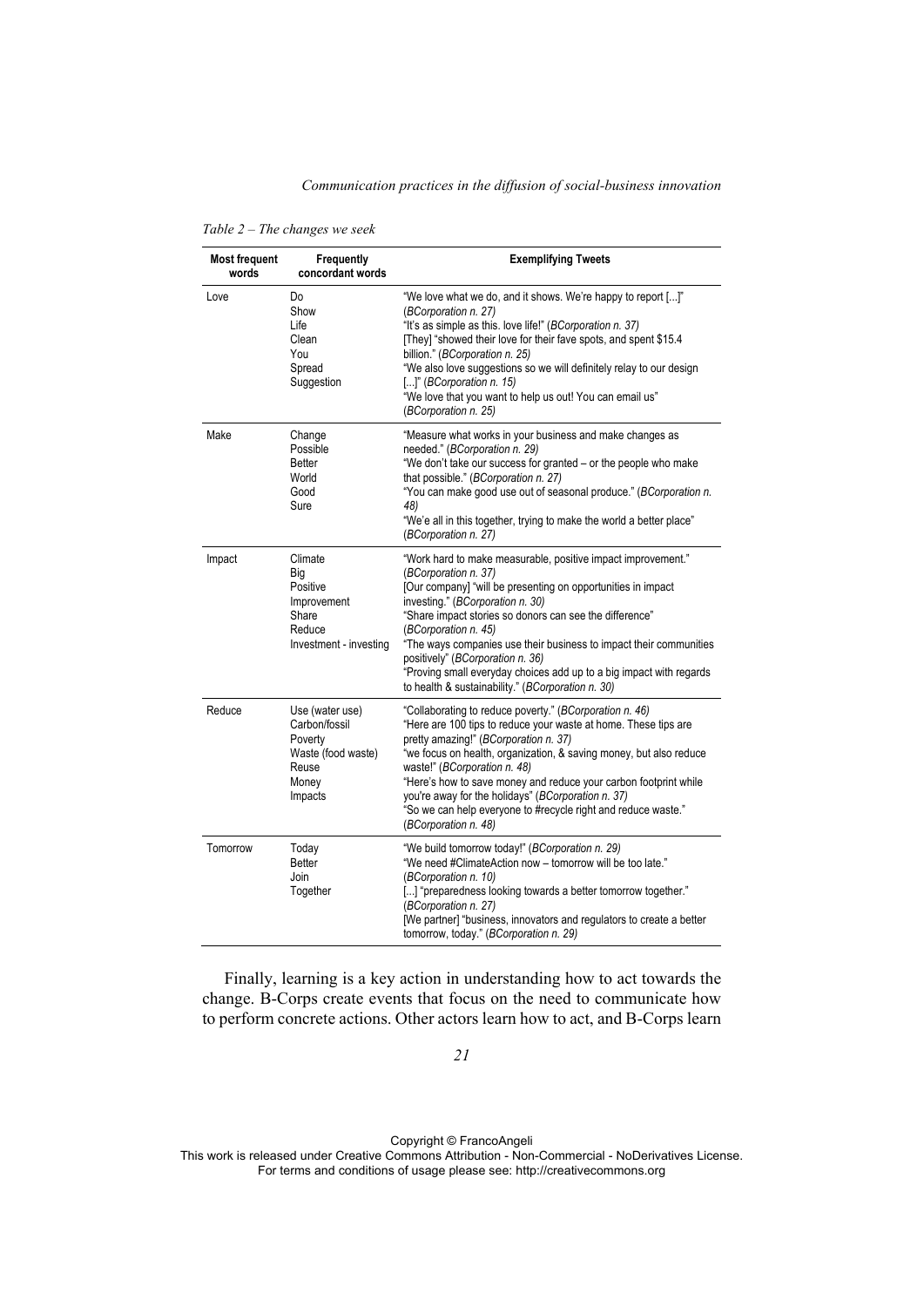from other actors what changes to be achieved and the ways these results emerged.

| <b>Most frequent</b><br>words | Frequently<br>concordant words                                          | <b>Exemplifying Tweets</b>                                                                                                                                                                                                                                                                                                                                                                                                                                                                                                       |
|-------------------------------|-------------------------------------------------------------------------|----------------------------------------------------------------------------------------------------------------------------------------------------------------------------------------------------------------------------------------------------------------------------------------------------------------------------------------------------------------------------------------------------------------------------------------------------------------------------------------------------------------------------------|
| Program                       | New<br>Training<br>Help<br>Reward<br>Launch<br>Our<br>Participants      | [Our] "training program offers the best of both worlds!" (BCorporation n.<br>27)<br>"A community event tonight to launch [our] rewards program."<br>(BCorporation n. 48)<br>[Our] "program is helping thousands of cast members and employees<br>across the world" (BCorporation n.22)<br>"One note: Our program can make sure a user is recycling. We reward<br>members with points." (BCorporation n.48)<br>"This awesome group of program participants recently received training."<br>(BCorporation n. 38)                   |
| Support                       | You<br>Proud<br>Customer<br><b>Work</b><br>People<br>Community          | "Super proud to support your fantastic work" (BCorporation n. 29)<br>"Shop small next Saturday the 25th to support the communities that<br>support us!" (BCorporation n. 37)<br>"You guys are so inspiring and we are proud to support you!"<br>(BCorporation n.29)<br>"Choose the right people to support you." (BCorporation n. 45)<br>[He] "is responsible for training and support of our communities"<br>(BCorporation n. 45)                                                                                               |
| Sharing                       | Thanks<br>Passion-interests<br>Story-video<br>Posts-articles<br>Concern | "We love sharing a passion for the environment." (BCorporation n. 37)<br>"Thank you for sharing your concern with us." (BCorporation n. 21)<br>"We're so excited to be sharing with you incredible folks" (BCorporation<br>n. 15)<br>"Thanks for sharing your expertise and passion!" (BCorporation n. 46)<br>"Branch managers and mentors are sharing their inspirational personal<br>stories." (BCorporation n. 25)                                                                                                            |
| Hear                          | Thoughts<br>Love to<br>Glad to<br>News<br>You                           | "Glad to hear you're loving them!" (BCorporation n. 15)<br>"We're excited to hear your thoughts about that." (BCorporation n. 25)<br>"Did you hear the news? We're honored to have received the diamond<br>award." (BCorporation n. 37)<br>"Love to hear it, thank you for sharing!" (BCorporation n. 15)<br>"Totally hear you, we will definitely relay this to our team." (BCorporation<br>n. 15                                                                                                                               |
| Learn                         | How to<br>About<br>More<br>Future                                       | "Join us for a free webinar to learn about going solar!"(BCorporation n.<br>27)<br>"Follow the link to learn about how resilience is built on the importance of<br>a deeper connection with our producers" (BCorporation n. 37)<br>"Register here to learn about the future of mobility!" (BCorporation n. 27)<br>"Want to learn more about how students like Ana have the opportunity to<br>go to university" (BCorporation n. 22)<br>"If you'd like to learn how to keep up to date on them visit us."<br>(BCorporation n. 49) |

*Table 3 – How to seek the changes* 

*22* 

Copyright © FrancoAngeli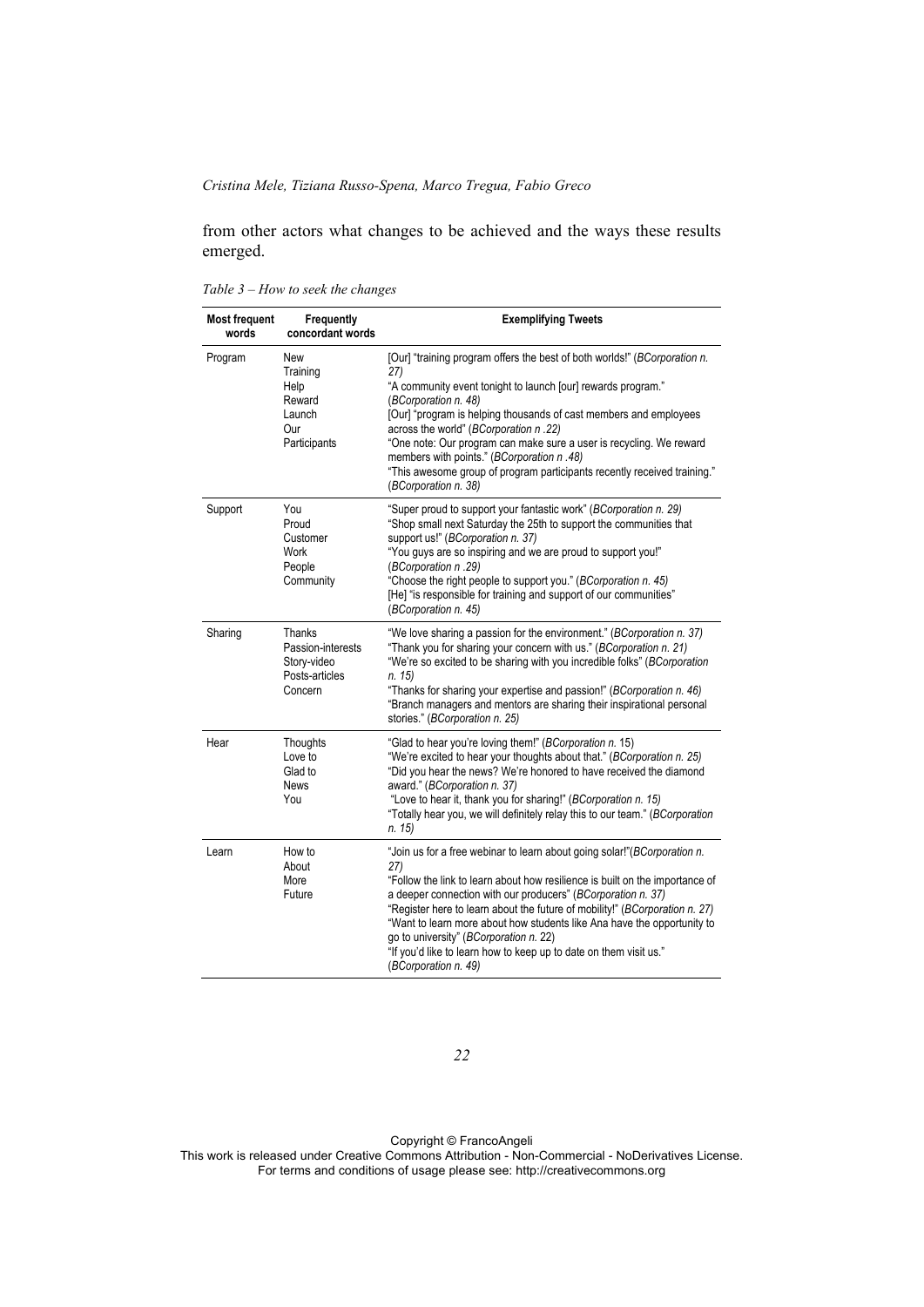# **5. Conclusion**

This paper addresses how social-business innovation diffuses through communication practices. Social-business innovation prompts the emergence of new practices enabling social transformation and collective value co-creation processes (Mele et al., 2019).

The B-Corporations' sample offers proper evidence of how organisations jointly accomplish social and business aims. These companies overcome the traditional boundaries distinguishing social and business concepts by integrating societal, ecological, and economic impacts into their innovation strategies. B-Corps promote, diffuse, and communicate social-business innovation by affecting three main aspects of the communication practices: 1) "The Gamechangers we seek" i.e., actors to be involved; 2) "The changes we seek" the goals to be achieved, and 3) "How to seek the change", the actions to be performed.

Concerning the first aspect, the communication practices involve a complex network of actors and interactions (Corsaro et al., 2017; Mele et al., 2019). The Gamechangers include multiple actors (community, families, people, and other actors) the companies call to participate in the process. These actors take specific roles, and they are partnered in favouring socialbusiness innovation.

Communication practices deploy through the diffusion and enactment of information, meanings, and values, promoting common and shared goals. B-Corps' communication actions aim at creating a shared set of knowledge, meanings, and values that make actors feel as they are an integral part of the changes the companies promote. Such actions favour an increased awareness of what actors have to do to address the changes. An increase in sense-making enables to improving of confidence in social-business innovation (Corsaro et al., 2017; Mele et al., 2019) and promote its diffusion. The creation of shared meanings in a collective context is the result of the proper alignment of actors' goals through interactions (Corsaro et al., 2017; Mele et al., 2018). Communication operates in two ways, namely favouring the alignment mentioned above and supporting actors' participation through sensemaking.

Additionally, communication serves as a call for action instead of being merely a message that provides information about something. There are many ways in which changes can be achieved, and they all deal with verbs and actions. Learning, hearing, and sharing are clear examples of what B-Corps are trying to establish as proper methods of favouring higher participation in changes and a higher level of awareness about the changes achieved

Copyright © FrancoAngeli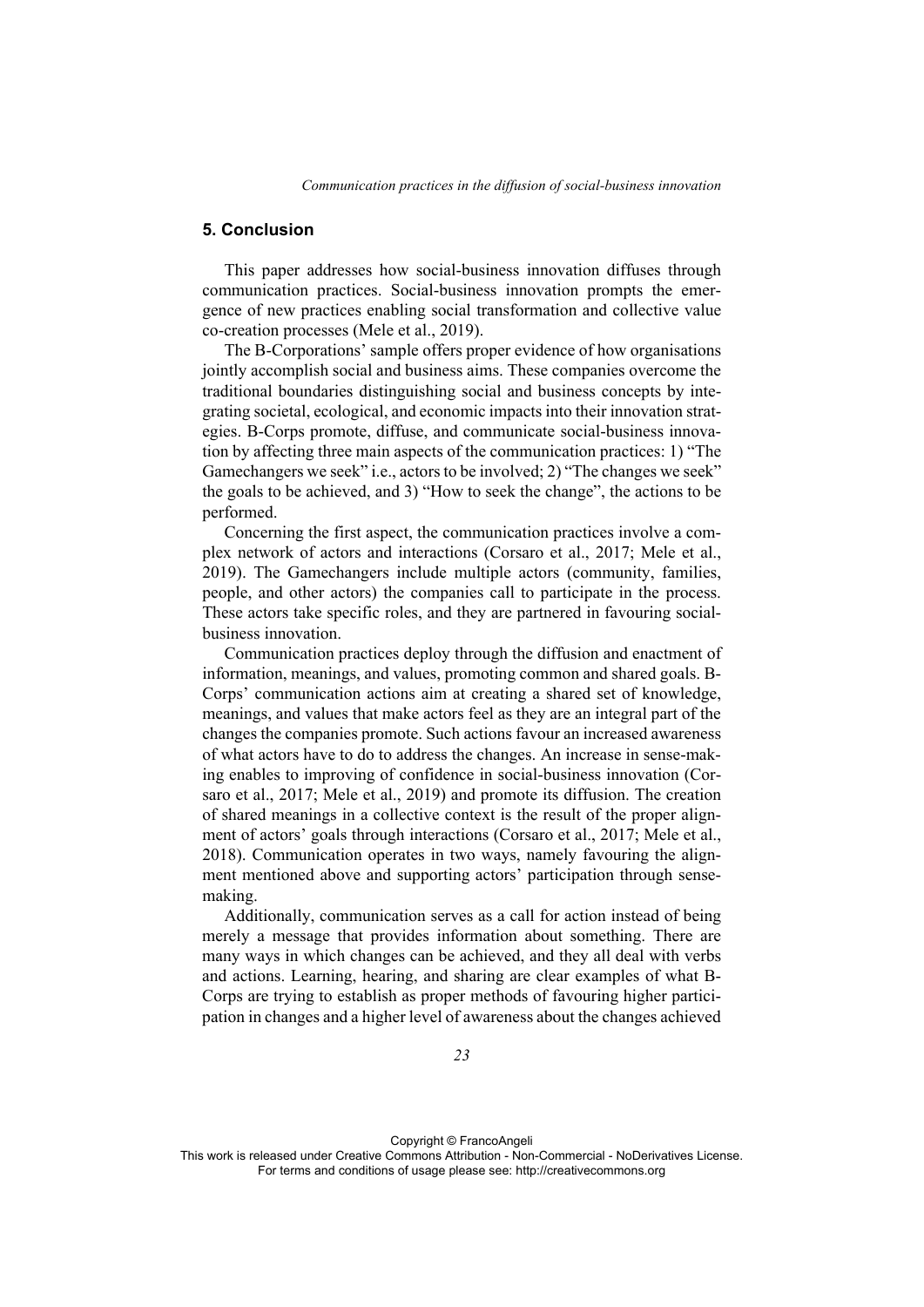and those that are foreseen (Mele et al., 2018). B-corporations make communications concrete by performing actions in order to impact on the way they do business. They participate in shaping social and business contexts through the translation of ideas, values, actions into practice (Mele et al., 2018). The communication practices emerge as a co-construction and sense-making process involving companies, customers, communities, employees, and other actors (Corsaro et al., 2017; Russo-Spena et al., 2017) to promote and address changes at the individual and collective levels.

From a practitioner's view perspective, the focus on communication practices addresses the power of business in enabling social innovation. Managers may understand how to set initiatives in promoting new ideas, values, and actions benefiting both businesses and the society. The achievement of such results is possible if multiple actors participate in the communication process, through which actors make sense and share understandings about the newness both individually and collectively.

Finally, further research can explore the interplay among actors in the use of social media to advance ideas and thoughts related to the performing of social innovation in a business domain. In details, future investigations can highlight the role of cultural issues to provide more detailed insights about how to perform social-business innovation in different contexts.

#### **References**

- Borkowski S.C., Welsh M.J. and Wentzel K. (2012). Sustainability reporting at Johnson & Johnson: A case study using content analysis. *International Journal of Business Insights & Transformation*, 4: 96-105.
- Cajaiba-Santana G. (2014). Social innovation: Moving the field forward. A conceptual framework, *Technological Forecasting and Social Change*, 82: 42-51.
- Candi M., Melia M. and Colurcio M. (2018). Two Birds with One Stone: The Quest for Addressing Both Business Goals and Social Needs with Innovation. *Journal of Business Ethics*, 1-15.
- Caulier-Grice J., Davies A., Patrick R. and Norman W. (2012). *Defining Social Innovation. A deliverable of the project: The theoretical, empirical and policy foundations for building social innovation in Europe (TEPSIE)*, European Commission –  $7<sup>th</sup>$  Framework Programme, Brussels: European Commission, DG Research.
- Corsaro D., Sebastiani R. and Mele C. (2017). Practices of Service Innovation Diffusion. In: Russo-Spena T., Mele C., Nuutinen M. (Eds.). *Innovating in Practice* (pp. 159-178). Springer, Cham.
- Craig R. (2006). *Communication as a practice*. Thousand Oaks, CA: Sage Publication.

Copyright © FrancoAngeli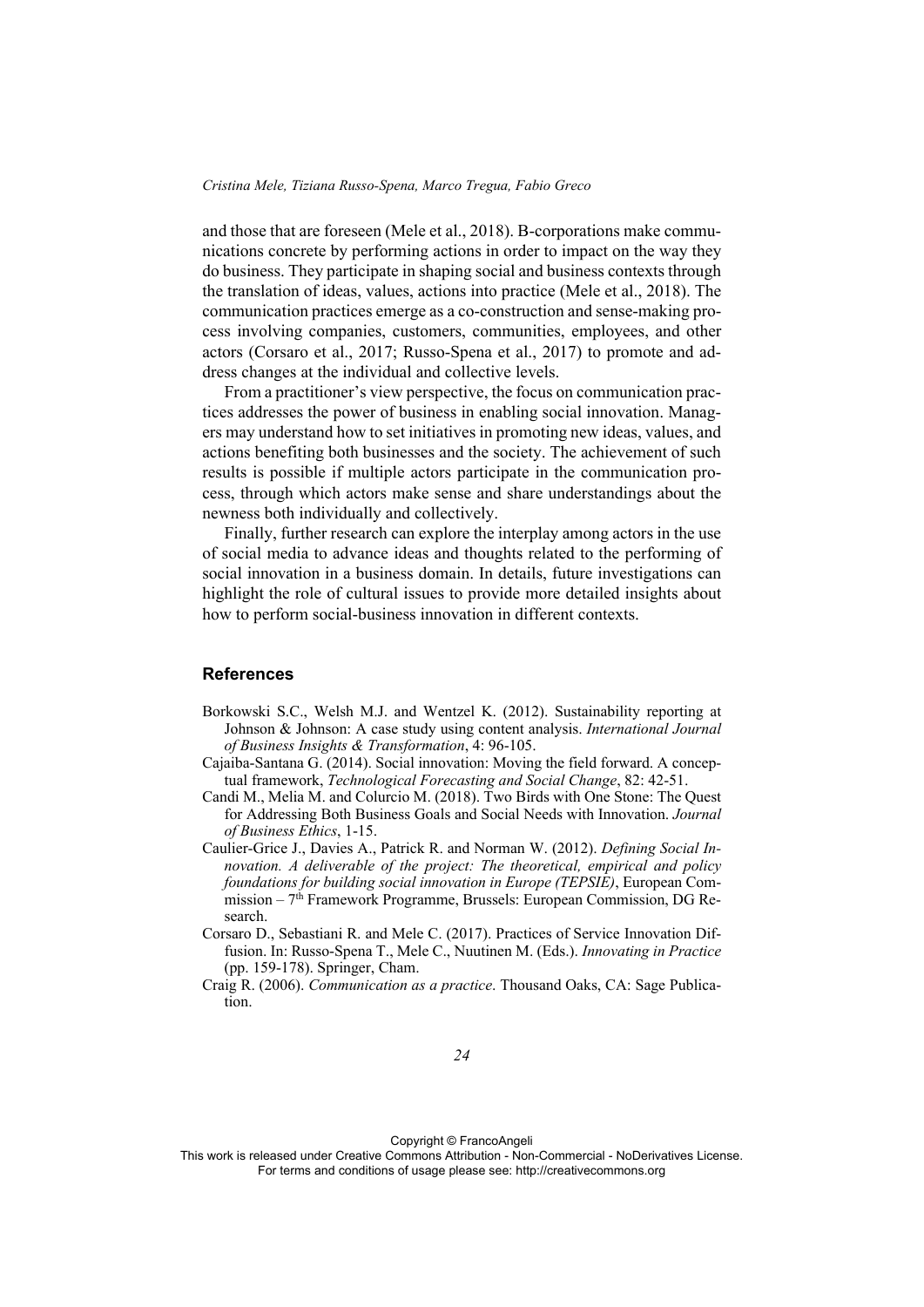- Crestani I. (2016). Change communication: Emerging perspectives for organisations and practitioners. In: *The Management Game of Communication*. Bingley: Emerald Group Publishing (pp. 225-244).
- Dawson P. and Daniel L. (2010). Understanding social innovation: a provisional framework. *International Journal of Technology Management*, 51(1): 9-21.
- Drucker P.F. (1987). Social innovation-management's new dimension. *Long Range Planning*, 20(6): 29-34.
- Edvardsson B. and Tronvoll B. (2013). A new conceptualization of service innovation grounded in S‐D logic and service systems. *International Journal of Quality and Service Sciences*, 5(1): 19-31.
- European Commission (2013). Social Innovation Report. Internal market, industry, entrepreneurship and SMEs. -- Retrieved from ec.europa.eu/growth/industry/ innovation/policy/social\_en.
- Franz H.W., Hochgerner J. and Howaldt J. (eds.) (2013). *Challenge Social Innovation. Potentials for Business, Social Entrepreneurship, Welfare and Civil Society*. Berlin: Springer.
- Garud R., Gehman J., Kumaraswamy A. and Tuertscher P. (2016). From the process of innovation to innovation as process. *The SAGE handbook of process organization studies*, pp. 451-466.
- Gherardi S. (2019). *How to conduct a practice-based study: Problems and methods*. Cheltenham: Edward Elgar Publishing.
- Go Jefferies J., Bishop S. and Hibbert S. (2019). Service innovation through resource integration: An empirical examination of co-created value using telehealth services. *Public Policy and Administration*.
- Halinen A. and Törnroos J.-Å. (2005). Using case methods in the study of contemporary business networks. *Journal of Business Research*, 58(9): 1285-1297.
- Hall B.H. (2006). Innovation and diffusion. In: Fagerberg J. and Mowery D. C. (Eds.). *The Oxford Handbook of innovation* (pp 459-485). Oxford: Oxford University Press.
- Harmaakorpi V. and Melkas H. (2012). Epilogue: two modes of practice-based innovation*.* In: *Practice-based innovation: Insights, applications and policy implications* (pp. 437-452). Berlin, Heidelberg: Springer.
- Haugh H.M. and O'Carroll M. (2019). Empowerment, social innovation and social change. In: *Handbook of Inclusive Innovation*. Cheltenham: Edward Elgar Publishing.
- Hochgerner J. (2013). *Social Innovation. Encyclopedia of Creativity, Invention, Innovation and Entrepreneurship* (pp. 1678-1686). New York: Springer.
- Hsu H.Y., Liu F.H., Tsou H.T. and Chen L.J. (2019). Openness of technology adoption, top management support and service innovation: a social innovation perspective. *Journal of Business & Industrial Marketing*, 34(3): 575-590.
- Jani D. and Hwang Y.H. (2011). User-generated destination image through weblogs: A comparison of pre-and post-visit images. *Asia Pacific Journal of Tourism Research*, 16(3): 339-356.
- Lusch R.F. and Nambisan S. (2015). Service innovation: A service-dominant logic perspective. *MIS quarterly*, 39(1): 155-175.
- Lusch R.F. and Vargo S.L. (2014). *Service-Dominant Logic Premises, Perspectives, Possibilities*. Cambridge: Cambridge University Press.

Copyright © FrancoAngeli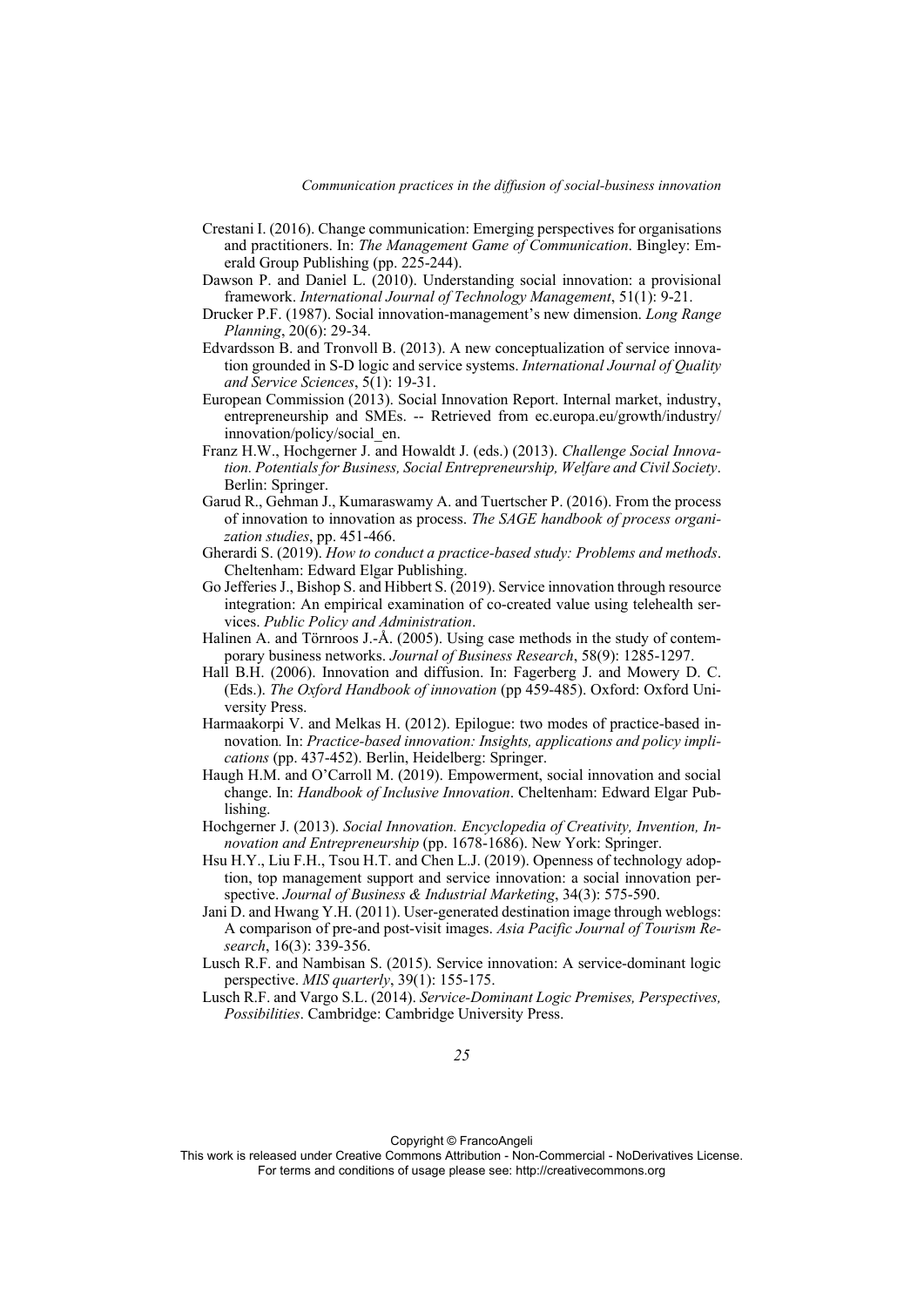- MacVaugh J. and Schiavone F. (2010). Limits to the diffusion of innovation: A literature review and integrative model. *European Journal of Innovation Management*, 13(2): 197-221.
- Malerba F. (2010). *Economia dell'innovazione*. Roma: Carocci.
- Mele C., Colurcio M. and Russo-Spena T. (2014). Research Traditions of Innovation. Goods-dominant logic, the resource-based approach, and service-dominant logic. *Managing Service Quality*, 26(4): 612-642.
- Mele C., Russo-Spena T. and Tregua M. (2018). The Performativity of Value Propositions in Shaping a Service Ecosystem: The Case of B-corporations. In: *Social Dynamics in a Systems Perspective* (pp. 175-194). Berlin: Springer.
- Mele C., Russo-Spena T., Pels J. and Tregua M. (2019). Social-business innovation: a fresh conceptualization of collective practices. *Social business*, forthcoming.
- Mele C., Sebastiani R. and Corsaro D. (2019). Service innovation as a social construction: The role of boundary objects. *Marketing Theory*, 19(3): 259-279.
- Mulgan G. (2006). *The Process of Social Innovation, in Innovations. Technology, Governance, Globalizations*. Boston, MIT Press.
- Neumeier S. (2012). Why do Social Innovations in Rural Development Matter and Should They be Considered More Seriously in Rural Development Research? – Proposal for a Stronger Focus on Social Innovations in Rural Development Research. *Sociologia Ruralis*, 52(1): 48-69.
- Nicholls A. and Murdock A. (2012). *Social Innovation: Blurring Boundaries to Reconfigure Markets*. New York: Palgrave Macmillan.
- Ostrom A.L., Bitner M.J., Brown S.W., Burkhard K.A., Goul M., Smith-Daniels V., ... and Rabinovich E. (2010). Moving forward and making a difference: research priorities for the science of service. *Journal of Service Research*, 13(1): 4-36.
- Richter N., Jackson P. and Schildhauer T. (2018). Entrepreneurial behaviour and startups: The case of Germany and the USA. In: *Entrepreneurial Innovation and Leadership* (pp. 1-14). London: Palgrave Pivot.
- Rogers E.M. (1962). *Diffusion of innovations*. 1st Edition. New York: The Free Press.
- Rogers E.M. (1995). *Diffusion of innovations*. 3rd Edition. New York: The Free Press.
- Rogers E.M. (2010). *Diffusion of innovations*. 4th Edition. New York: The Free Press.
- Rosen S.P. (1994). *Winning the Next War*. Ithaca, Cornell University Press.
- Rubalcaba L. (2016). Social innovation and its Relationships with Service and System innovation. In: Toivonen M. (Eds.). *Service Innovation. Novel Ways of creating Value in Actor System*. Japan: Springer.
- Rubalcaba L., Di Meglio G. and Gallego J. (2013). Public-private innovation networks and social innovation in the service economy. In: Viñals C.R. and Parra R.C. (Eds.). *Social Innovation: New Forms of Organisation in Knowledge-Based Societies* (pp. 188-205). London: Routledge.
- Russo-Spena T. and Mele C. (2018). *Practicing innovation*. Napoli: Editoriale Scientifica.
- Russo-Spena T., Mele C. and Nuutinen M. (2017). *Innovating in practice: Perspectives and experiences*. Switzerland: Springer.

Copyright © FrancoAngeli